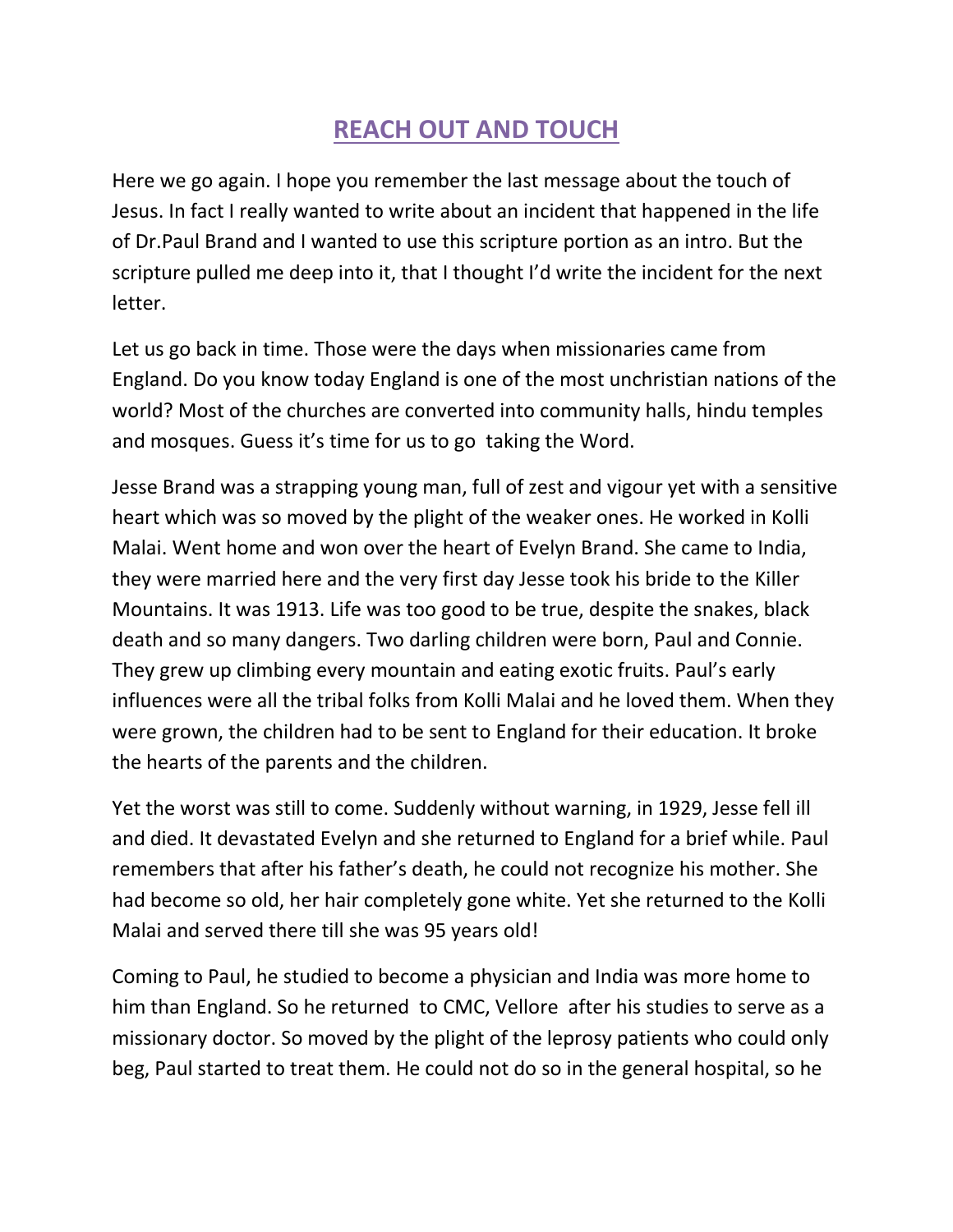went to Karigiri and started a leprosy sanatorium. Even to this day this is functioning.

Paul is highly acclaimed by the medical community, for it was he who first propounded that leprosy is not the cause of sores and rottenness, but because of the numbness caused by the bacteria, a patient slowly loses sensation. In the book, *Ten Fingers for God*, he writes about feet of lepers being nibbled by rats, while they were blissfully sleeping.

Word spread far and wide, that at last there is a doctor who treats leprosy patients and people started pouring in. Paul's wife, Margaret a surgeon too, writes that patients use to sleep in their verandah.

On one such day, a young man came to see Dr.Paul and the doctor with his customary cheerfulness, put one hand on the shoulder of this young fellow and with another hand he cupped his face to see the damage of the disease on his face. Simultaneously, he remarked, "Hmm not bad, after some months young man you'll be ready for marriage." But already this young boy started to weep and by now he was sobbing uncontrollably. Paul Brand was mystified and he asked the nurse whether he had said something hurtful and asked her to ask him why he was crying.

Amidst broken sobs, the young fellow said, " At the age of 10 when my parents came to know I had leprosy they turned me out of home and I'd lived in the streets begging. And today after many many years I have been touched. No one has touched me for such a long time."

More healing happens with the human touch more than anything else. This so beautifully illustrates the Touch of Jesus. Paul Brand, records this incident in the book, *The Gift of Pain,* co authored by Philip Yancey.

Reach out and touch, there are so many who need a touch of love, a touch to wipe away a tear, a touch to comfort and heal.

Let us reach out and touch in Jesus Name.